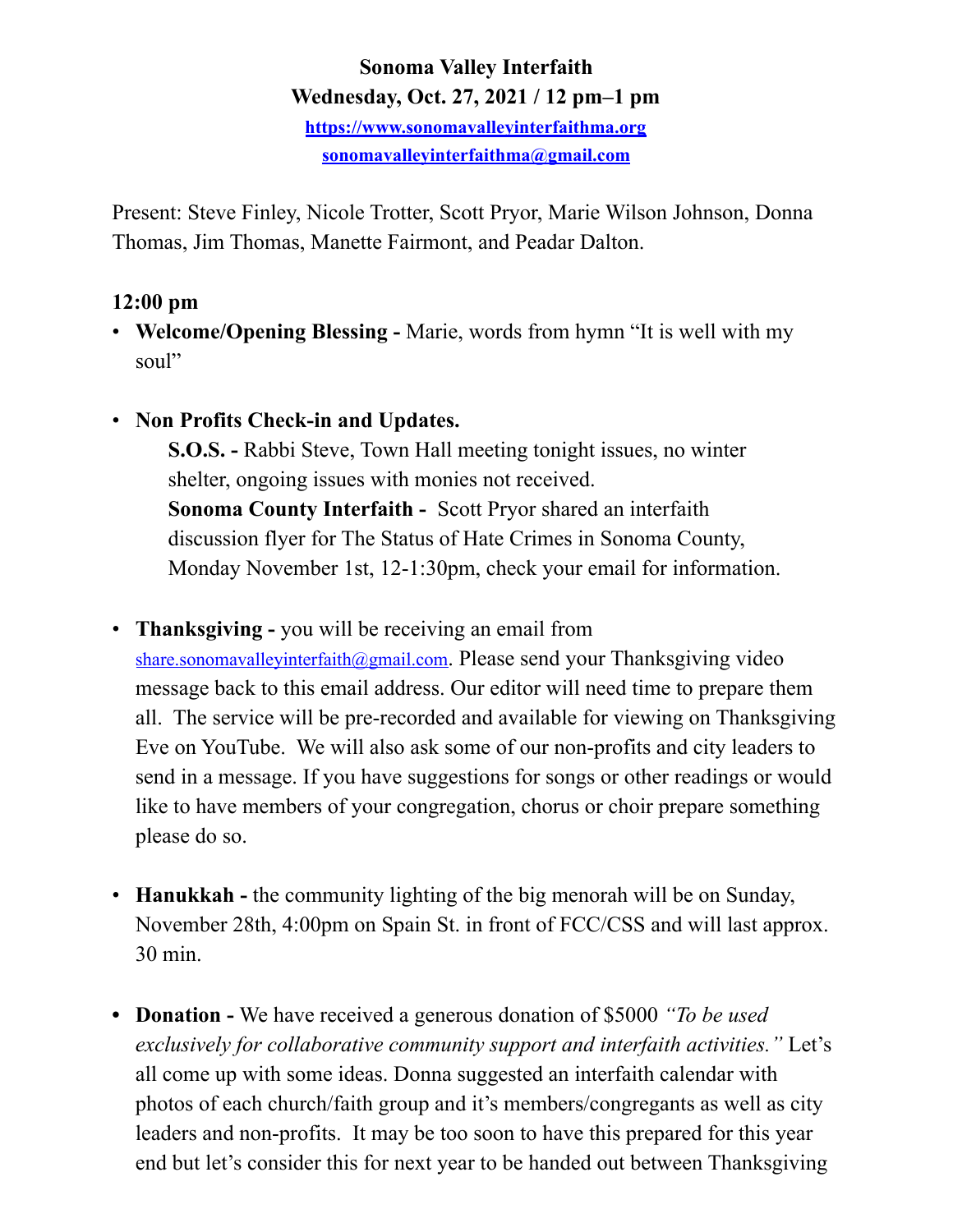and Christmas. Scott would like to plan a meal and/or other gifts for groups such as NA, AA etc. who may be struggling and might be looking towards some sort of faith support.

## **12:30 pm**

#### **• Guest: Erik Larson - the Village Movement**

Erik is the co-chair with Whitney Evans for [Care Partners Initiative](https://carepartnersinitiative.org/) and has extensive experience in management of senior care facilities. They have received a grant to explore the need for and interest in creating a Village (neighbors caring for neighbors) in Sonoma County. Read more about the Village Movement [here](https://villagemovementcalifornia.org/). The Council on Aging has agreed to participate in support of a new adult daycare in Sonoma Valley at the Sonoma United Methodist Church. The church is currently moving through the state licensing stages and we are hopeful to have this begin by the end of January 2022. There will be space for 15 clients and 5 volunteers (three times that of the current Vintage House program). As the program and need grows we are looking to opening a second program at Trinity Episcopal Church in the future. 75% of seniors do not qualify for or can't afford care services leaving people who can not care for themselves and relying on family. Caregivers are in need of respite and support which is what this program is hoping to provide. We will continue to search needs in the county and open more Villages, Sonoma Valley is the first.

#### **How can we help?**

Be involved with your congregation and what they need for seniors care and caregiver respite, share the program, seek volunteers, offer support.

#### **• Guest: Leonardo Lobato - La Luz Executive Director**

Born in Mexico Leonardo has a business management background with a passion for giving back to communities and low-income families. His focus is on educating organization who serve local communities. Read more about Leonardo [here](https://www.laluzcenter.org/executivedirector). He believes in one Sonoma Valley working all together where all have equal opportunity to succeed and his guiding light is the mission statement: "La Luz Center strengthens communities through family services, economic advancement and community engagement."

- Family Services. Read more [here](https://www.laluzcenter.org/family-services). La Luz has supported 500,000 families so far with emergency rental assistance and have approved another 350,000 coming up.